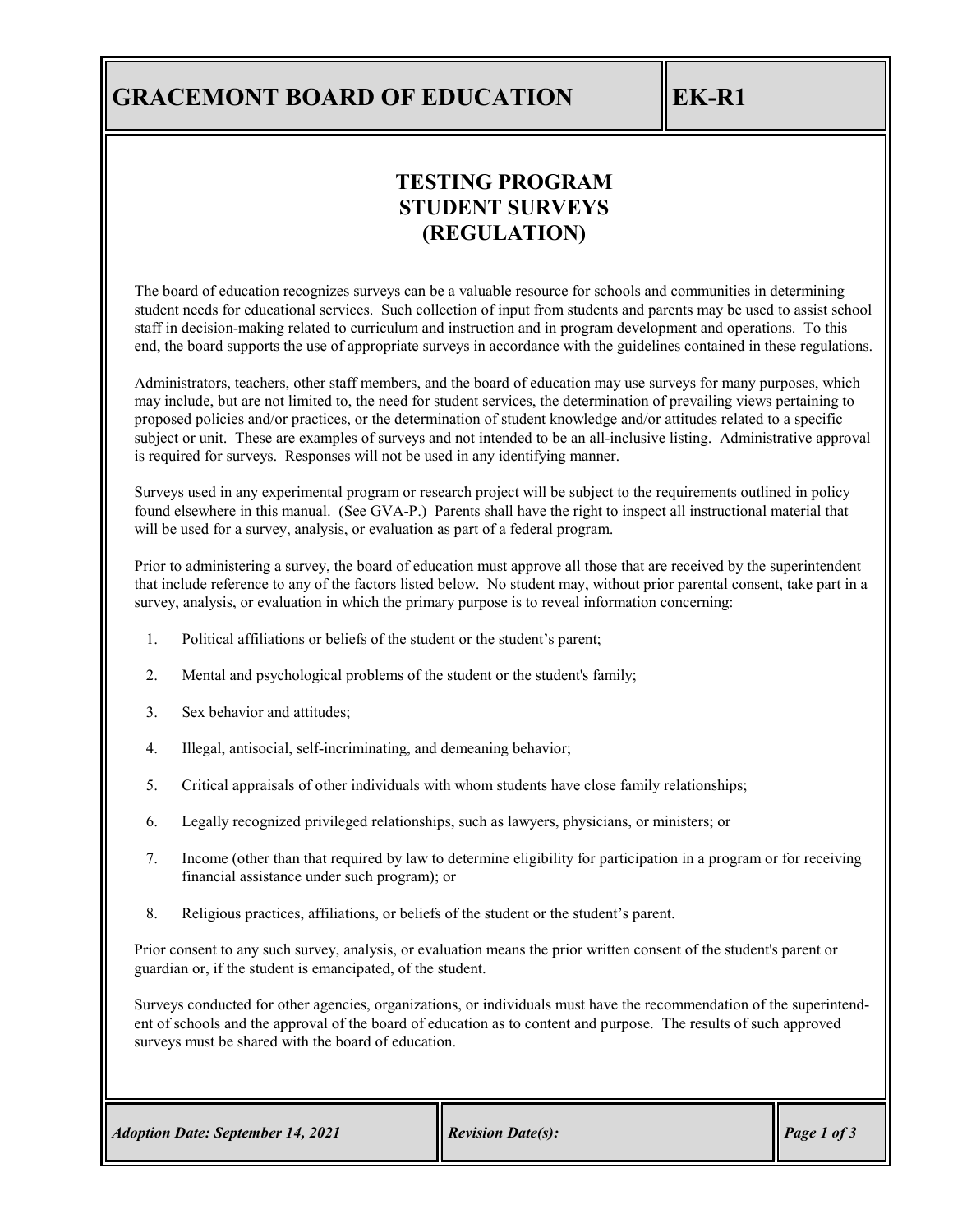## **GRACEMONT BOARD OF EDUCATION EK-R1**

### **TESTING PROGRAM, STUDENT SURVEYS, REGULATION (Cont.)**

Parents/guardians shall have the right to inspect, upon their request, a survey created by a third party before the survey is administered or distributed by a school to a student. Such requests shall be made in writing with a response to be at least two weeks in advance of any survey to be given.

Overall survey results following decisions must be shared with all parties who request such information.

Parents/guardians shall be notified at least annually, at the beginning of the school year, of this policy and when enrolling students for the first time in district schools. This notification must explain that parent/guardians, or students 18 or older, have the right to "opt the student out of participation," in writing, in the following activities:

- 1. The collection, disclosure, and use of personal information gathered from students for the purpose of marketing or selling that information. This does not apply to the collection, disclosure, or use of personal information collected from students for the exclusive purpose of developing, evaluating, or providing educational products or services for, or to students, such as:
	- A. College or other postsecondary education recruitment, or military recruitment;
	- B. Book clubs, magazines, and programs providing access to low-cost literary products;
	- C. Curriculum and instructional materials used in schools;
	- D. Tests and assessments;
	- E. Student recognition programs; and
	- F. The sale by students of products or services to raise funds for school-related activities.
- 2. The administration of any survey that delves into the restricted sensitive subject areas identified and listed above; or
- 3. The administration of any non-emergency, invasive physical examination or screening that is required as a condition of attendance, administered by the school not necessary to protect the immediate health or safety of the student or other students and not otherwise permitted or required by state law.

Parents/guardians of a student shall also have the right to inspect, upon request, any instructional material used as part of the educational curriculum.

#### Definitions

The term "survey" includes an evaluation.

The term "invasive physical examination" means any medical examination that involves the exposure of private body parts, or any act during such examination that includes incision, insertion, or injection into the body, but does not include a hearing, vision, or scoliosis screening.

| $\vert$ Page 2 of 3<br><b>Revision Date(s):</b><br><b>Adoption Date: September 14, 2021</b> |  |  |  |
|---------------------------------------------------------------------------------------------|--|--|--|
|---------------------------------------------------------------------------------------------|--|--|--|